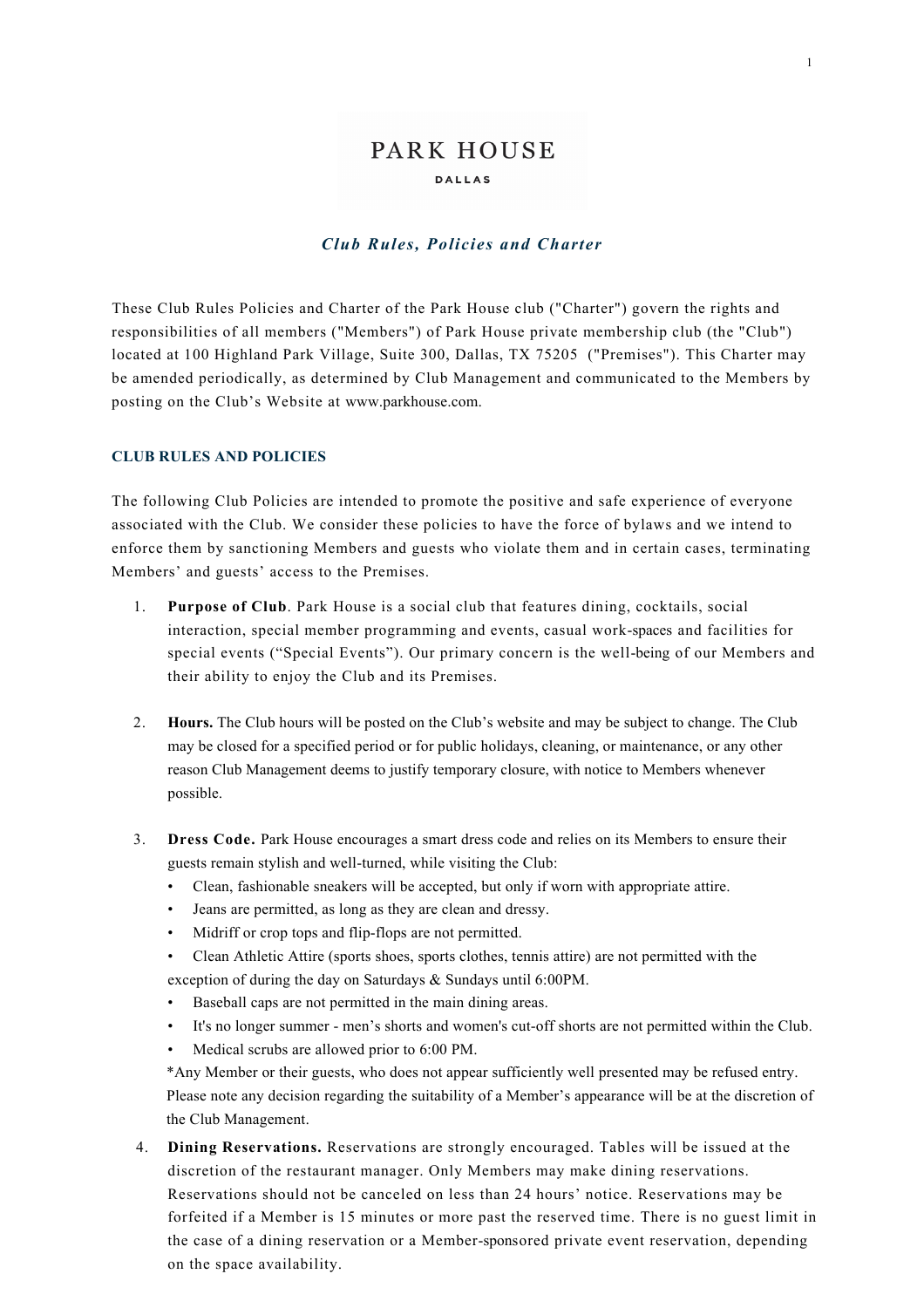- 5. **Guests.** The rights of Members to invite guests to the Club are limited as stated in this Charter. Each Member may bring up to three guests into the Club. Additional guests may be permitted as part of a reservation at one of the Club restaurants or as part of a booked private event or as approved by Management in advance. On occasions, a circumstance may require limiting the number of guests, which shall be communicated to the Members. Members shall ensure that their guests are aware of the Club Policies stated in this Charter. Members are responsible for the conduct of their guests and for any unpaid Club charges of their guests. Guests must register with the Club receptionist upon arrival at the Premises. Members must be present with their guests at all times.
- 6. **Children.** Only Members' children, who are 18 years or older are permitted at the Premises and only when accompanied by their parent Member. Members are responsible for the behavior of their children. Children of Members shall be deemed guests. Persons under the age of 18 years will not be permitted into the Club, except as follows: (a) by prior arrangement with the Club Management, accompanied children may be permitted to attend previously arranged Special Events; or (b) when accompanied by their Member parent, during designated weekend meal periods and or special club events.
- 7. **Hosting Events***.* Members may host Special Events in designated areas of the Premises, working with the Club's special events manager to arrange dates, times, food, beverage and other aspects of the event. Hosting Members shall comply with all terms and conditions of the Special Event agreement with the Club, which shall be in addition to the terms and conditions of this Charter. From time to time, the Club or selected portions of the Club may be designated as private event spaces. Notice shall be given to Members regarding use of the entire Club for a private event booking.
- 8. **Transactions.** Payment may be made by cash, credit card or house account and shall be settled at the time of purchase. An automatic gratuity may be added to all food and beverage service.
- 9. **Philosophy Regarding Club Staff.** We have carefully selected an experienced, high quality team of employees at the Club. Their primary focus is the comfort and the positive experience of our Members. We expect our Members to treat Club staff with appropriate respect and dignity. If a Member or guest has an issue with any employee of the Club, the matter shall be addressed directly to the General Manager. A Member may at no time employ a Club Staff Member without prior written permission of Club Management.
- 10. **Alcohol Policy***.* While alcoholic beverages are served throughout the Club and are a part of the membership experience, we expect all Members to moderate their usage and refrain from disruptive behavior as a result of their consumption of alcoholic beverages. We reserve the right to refuse to serve alcoholic beverage to any Members or guests who appear to be intoxicated. Alcoholic beverage service at the Club will comply with all federal, state and local laws, rules and regulations, including minimum drinking age laws. No food or beverage may be brought in or removed from the premises without the express approval of Club Management.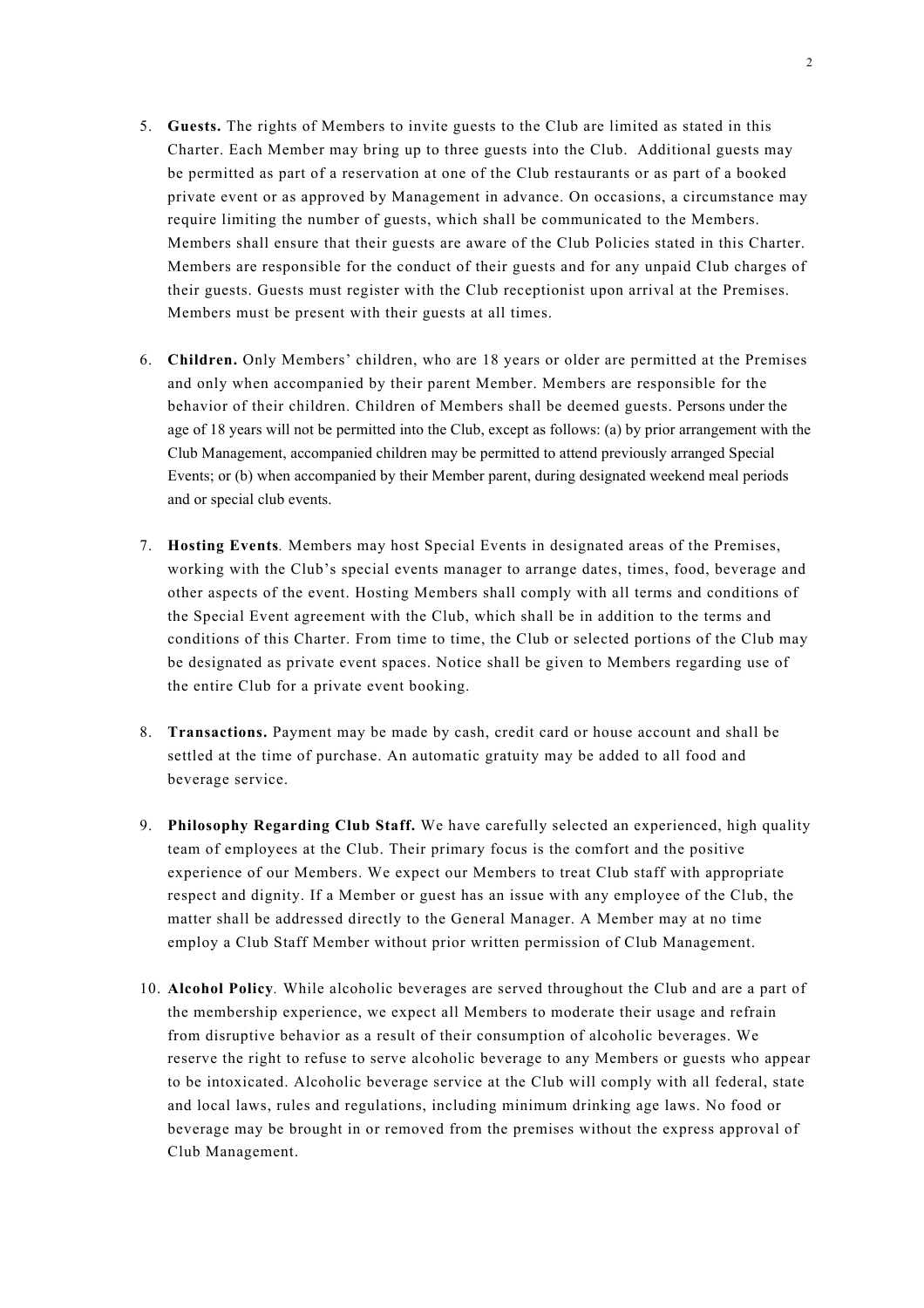- 11. **Non-Smoking Premises.** Smoking is not permitted inside the Premises. Members and guests wishing to smoke cigarettes or cigars must restrict such activities to areas designated by Club Management.
- 12. **Non-Solicitation**. We will not allow solicitation of Members for business opportunities, for fundraising, to join other organizations, or to promote religious or political causes, nor will we allow the distribution of unsolicited marketing materials to Members or the posting of any notices or advertisements not pre-approved by Club Management.
- 13. **Anti-Harassment Policy.** Sexual harassment or unwanted sexual advances toward members and/or staff of either sex will not be tolerated. Any Member who is disturbed by any of the conduct described above is urged to report such matters to Club Management (General Manager or Director of Membership and Communications), or to any Club Manager on duty.
- 14. **Illegal Drugs.** Illegal drugs are not permitted on the Premises at any time. Any Member found guilty of consuming or bringing illegal drugs onto the Premises, or whose guest is found engaging in such acts, will be ejected from the Premises, will be reported to the police and may have their membership terminated.
- 15. **Gaming.** No betting, wagering, or gaming shall take place on the Premises other than for nominal stakes.
- 16. **Pets.** No animals are allowed in the Premises, except as allowed by law.
- 17. **Neighbors***.* In consideration of our neighbors, Members are required to leave the Premises quietly at all times and to ensure the quiet departure of their guests.
- 18. **Coats and Luggage.** All luggage and large bags must be left in the Cloakroom. The Club is not liable for any items left at the Club.
- 19. **Reciprocal Arrangements.** The Club may enter into reciprocal arrangements with other clubs or organizations on such terms as it shall decide from time to time and any such arrangements may be terminated or modified by the Club at any time. Such reciprocal arrangements will be communicated to Members.
- 20. **Interpretation.** Club Management shall be the sole authority as to the interpretation of this Charter.
- 21. **Assume All Risk**s. Members & their guests assume all risks associated with accessing the Club facilities and the facilities of any participating reciprocal clubs, including, but not limited to, dining and event rooms, amenities, outdoor areas and grounds.

### **PRIVACY POLICY**

- 1. **Mobile Phone Usage.** Mobile phone etiquette is extremely important to our Members. In the interest of respect of our Members' dining experience, mobile phone usage in the Main Dining Room is not permitted. The Club has provided locations for you to take that call in privacy.
- 2. **Permitted use of Devices.** Texting and the quiet use of apps on mobile phones are permitted in all areas of the Club at all times (except apps with voice or sound effects that may disturb other Members or guests). Computers and other non-telephone devices (such as tablets) may be used during the day in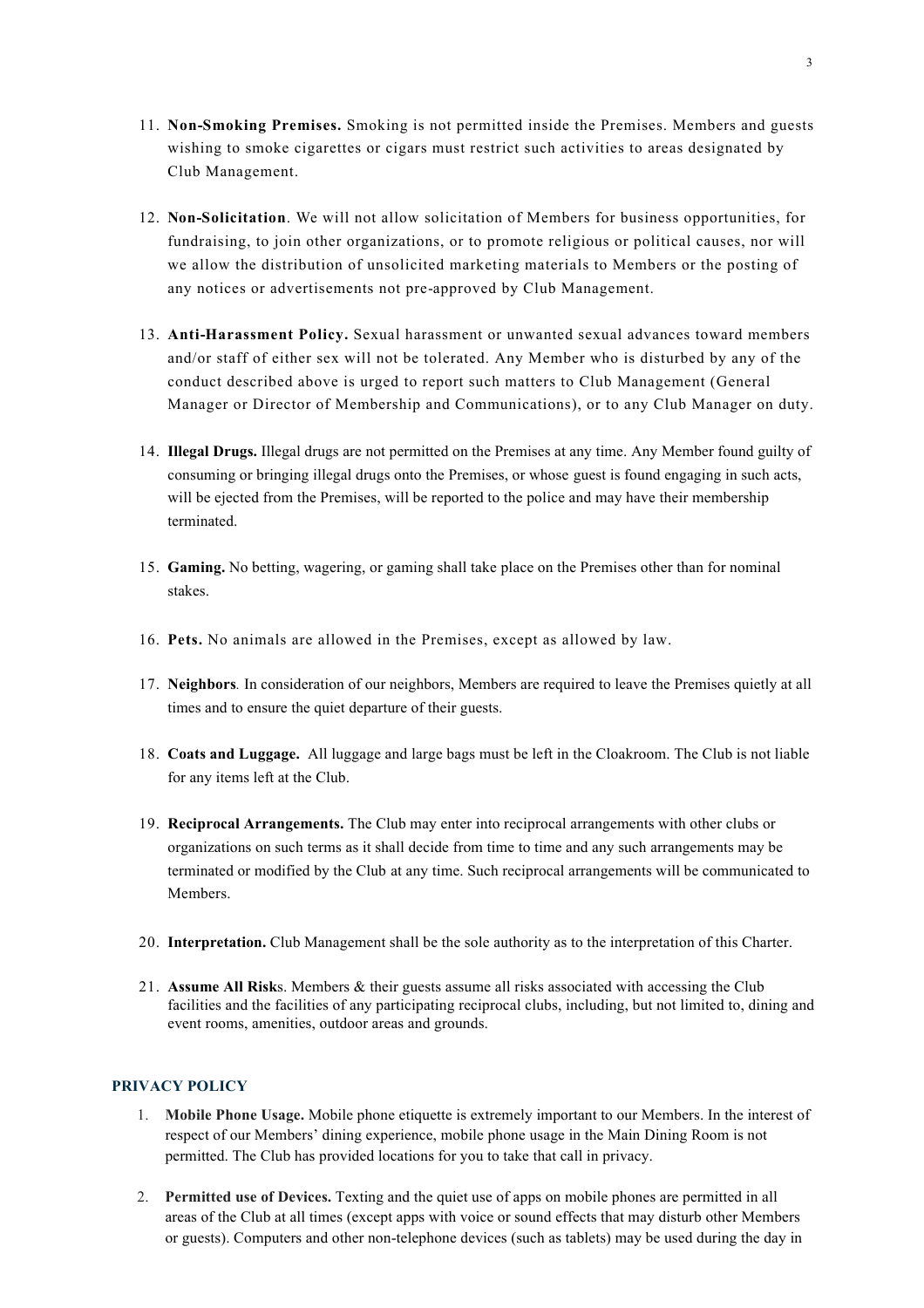all areas except the Main Dining Room, but must be put away by 6:00 pm, when Club social activity becomes our focus.

- 3. **Cameras and Video Recording Devices.** To protect our Member's privacy, the Club has a no-photo policy on the Premises. No cameras or video recording devices may be used by Members or guests while at the Club. However, we have created a fun, dedicated photo booth for our Members to take personal photos.
- 4. **News Media and Social Media.** Except with respect to Special Events as noted below, the Club has a strict no-press policy for Members. Members will be held accountable if they disclose or identify any other Members or guests, who visit the Club to any media written communication, radio, television or online news media. This also includes social media platforms such as Facebook, Instagram, Twitter, LinkedIn, Snapchat, YouTube, Vimeo and on personal blogs. For clarification, this means no posting club-oriented images on social media.
- 5. **Guest Adherence to Policies.** Each Member is responsible for ensuring that his or her guests are aware of this Privacy Policy and comply with all other Member rules and policies.
- 6. **Special Events.** Each special event host ("Host"), with the approval of the Club's Event Manager in charge of the Special Event, will have discretion to determine the privacy policies applicable within the confines of the Special Event venue. Members and guests attending a Special Event must receive Club Management permission before recording, photographing, videotaping, publicizing, mentioning the Special Event in news media (live, print, or digital), social media, and otherwise publicly identifying or describing the Special Event, the Host, or its attendees.
- 7. **Consent to use Likeliness.** From time-to-time, Club-appointed Staff and Photographers/Videographers may be capturing photographically key events. Should you prefer to remain anonymous, please let the Manager on duty know and please position yourself away from the camera. We will do everything we can to respect your privacy and to accommodate your concerns. Park House has the right to film, video or photograph member events and/or activities for use in our membership programming, promotions, public relations, and any other commercial/business purposes.

#### **MEMBERSHIP**

1. **Membership Admission.** Prospective Members must apply for Club membership by completing the membership application materials. The Club's Membership Committee, which shall be appointed by Club Management, will review each prospective Member, including credit and background checks as well as reference checks to verify that the prospective Member satisfies the criteria established by Club Management from time-totime. However, no individual shall be discriminated against by reason of race, color, religion, sex, ancestry, national origin, age, disability, medical condition, sexual orientation, gender identity, or marital status. Prospective Members must complete a membership application, provide letters of reference, if requested, and participate in interviews, as requested by the Membership Committee. Membership applications, interview notes, and all discussions and proceedings of the Membership Committee shall be confidential and not subject to review by anyone other than Club Management.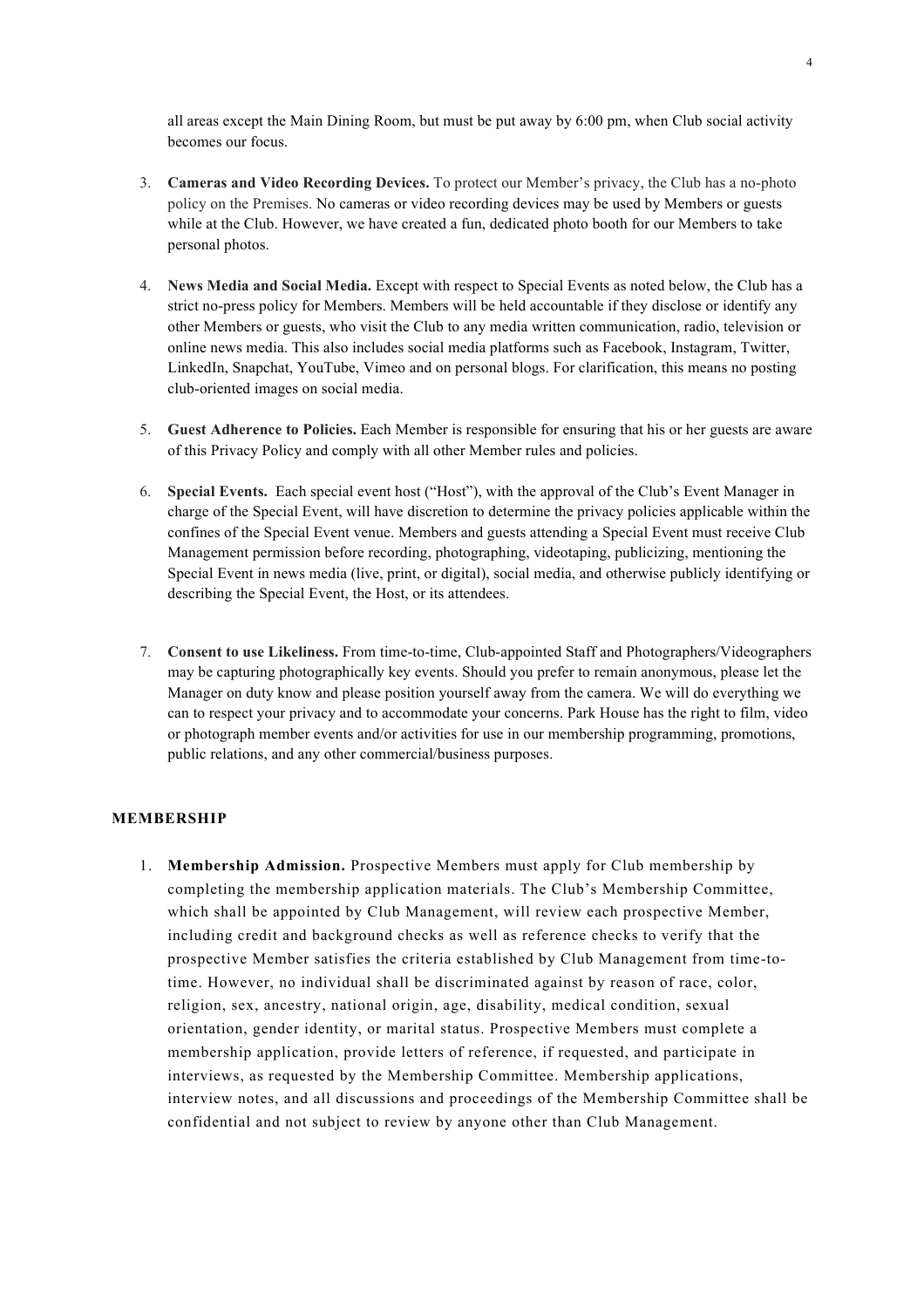- 2. **Membership Duration.** Memberships are non-transferrable, including by cause of death, although a pro rata portion of annual fees (but not the Initiation Fee) may be refunded to a deceased Member's estate. So long as a Member pays annual fees and all charges incurred at the Club, the Membership may be renewed at the discretion of Club Management on an annual basis. If a Member elects to withdraw from the Club due to financial necessity or relocation outside of the Dallas area, as confirmed by Club Management, the departing Member shall pay all outstanding charges incurred at the Club, and shall be entitled to a pro rata refund of annual fees, but the Initiation Fee shall not be refundable. A Membership may be terminated at anytime at the Club's discretion or for violating provisions of this Charter, engaging in any illegal conduct at the Premises, for committing vandalism at the premises, engaging in altercations, or unreasonably disturbing other Members, guests, PH Staff or neighbors of Highland Park Village. A Member whose membership is revoked shall not be entitled to any refund of annual fees or the Initiation Fee.
- 3. **Membership Levels.** There are currently five levels of membership at the Club, as follows:
	- *Founding Members.* Founding Members are a select group of initial Members. Benefits include a lifetime membership and the right to nominate up to ten prospective Resident and ten Junior Members for membership consideration, subject to final approval from the Membership Committee and Club Management. Founding Members will have full access to the Premise and all the privileges of membership delineated in this Charter.
	- *Resident Members.* Resident Members are members older than 30 years of age and will have full access to the Premise and all the privileges of membership delineated in this Charter. Resident Members may nominate two prospective Resident and two Junior Members for membership consideration, subject to final approval from the Membership Committee and Club Management. The annual fees payable by Resident Members are established by Club Management and subject to change at any time.
	- *Non-Resident Members.* Non-Resident Membership is open to applicant, whose permanent and primary residence is more than 100 miles from the Club. Non-Resident Members will have full access to the Premise and all the privileges of membership delineated in this Charter. Non-Resident Members may nominate two prospective Resident and two Junior Members for membership consideration, subject to final approval from the Membership Committee and Club Management. Non-Resident Members are required to notify Park House management if their residence status changes. The Club defines a Primary Residence as an individual's legal residence for income tax purposes. The annual fees payable by Non-Resident Members are established by Club Management and subject to change at any time.
	- *Junior Members.* Junior Membership is open to applicants at least 21 and up to 30 years of age and will have full access to the Premise and all the privileges of membership delineated in this Charter. Junior Members may nominate two prospective Resident and two Junior Members for membership consideration, subject to final approval from the Membership Committee and Club Management. The annual fees payable by Junior Members are established by Club Management and subject to change at any time.